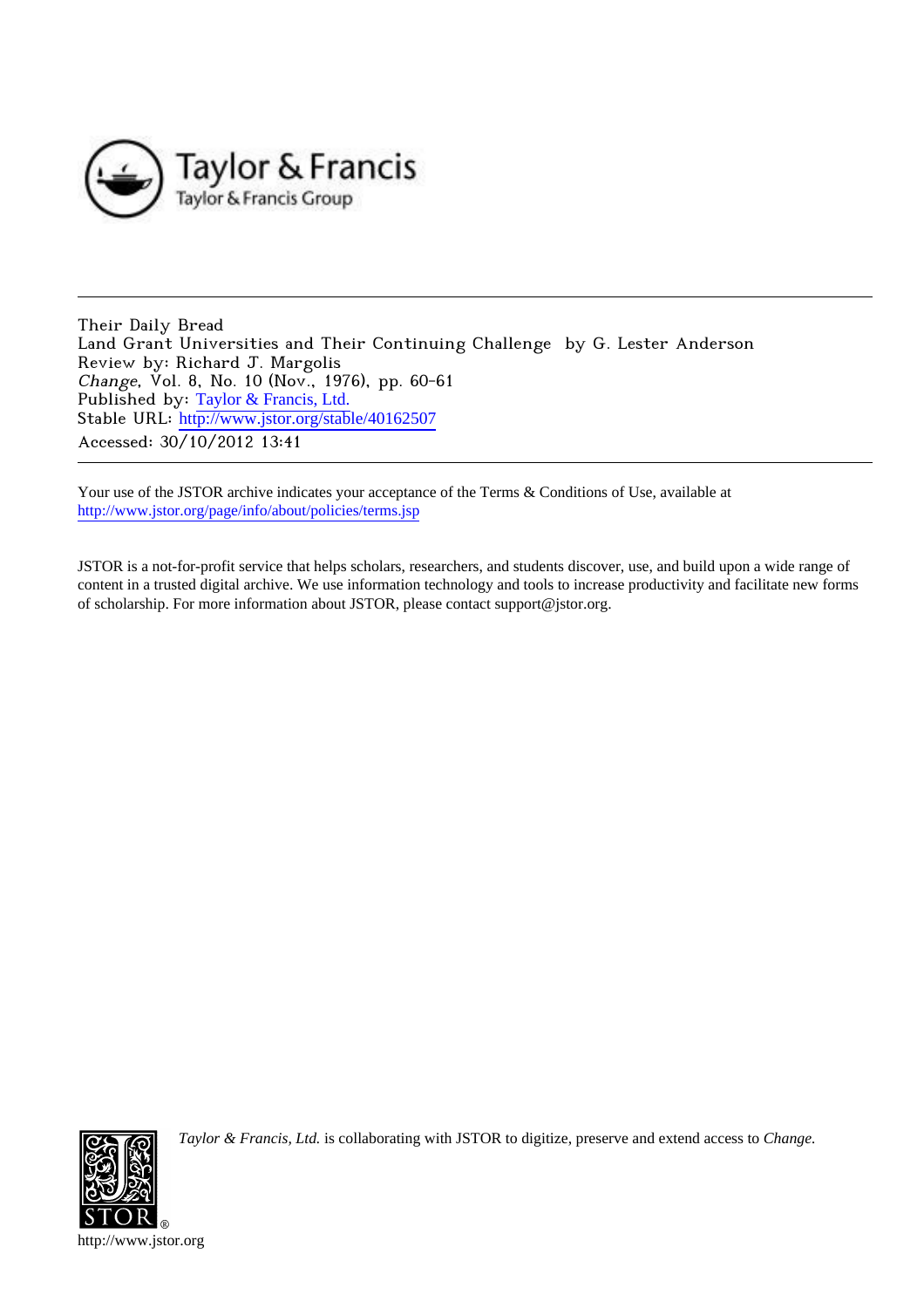**friend and I never talked about such things back in 1969. With a motorcycle in the kitchen, it was a little crowded for straight talk.** 

**-Duncan Newcomer** 

## **Their Daily Bread**

**Land Grant Universities and Their Continuing Challenge edited by G. Lester Anderson. East Lansing: Michigan State University Press, 354 pages, \$15.** 

**We are in the presence of one of academia's favorite devices: the self-serving symposium. One should not ask a chicken to assess the quality of her eggs, nor should one expect a brood of land-grant professors and administrators to weigh the worth of institutions atop which they sit. Still, allowing for the biases, we have something to learn from these essays.** 

**Tradition and this book tell us that the name of the land-grant game is equality. Lincoln signed the Morrill Act- the land-grant universities' birthright-in 1862, between the two battles of Bull Run, and suddenly, before you could say Mark Hopkins, American higher education had shucked 200 years of unabashed elitism and was off and loping in search of the holy grail, what we have come to call equal opportunity in education. The search continues today, but as this collection suggests, not always along lines that Morrill and his followers had foreseen. What the land-grant universities began others may have to finish.** 

**Justin Smith Morrill (he was a Congressman from Vermont) envisioned an America in which the educationally meek would inherit a piece of the earth. His bill set aside for sale in every state parcels of federal land, the proceeds to be used "to promote the liberal and practical education of the industrial classes in several pursuits and professions of life." By "industrial classes" Congress meant the sons and daughters -in those days, mostly sons- of farmers and workers; the curriculum Morrill had in mind was to focus on agriculture and the mechanic arts. That part of the record thus appears to support current revisionist doctrine, which holds that** 

**ture industrial workers.** 

**entific and classical studies," thereby allowing humanism to enter the front gates of land-grant campuses. And Madsen cites the still respected formula of Andrew D. White, co-founder (with Ezra Cornell) of Cornell University: "Make your student a master-farmer, or a master-mechanic; but make him also a master-man."** 

**universal education was just a capitalist device for training and brainwashing fu-**

**But as David Madsen points out in an** 

**So the questions that worried thoughtful educators back then were remarkably similar to those that nag educators today. In a chapter on "Liberal Learning," Maxwell H. Goldberg of Converse College in South Carolina limns the persistent dilemma: The Old World advocates, he writes, clung to a double standard of education, claiming that aristocrats should be exposed to "excellence, the pursuit of perfection, and quality," while "average people should get an average education." The New World reformers, meanwhile, promoted educational equality without compromise or leveling. The "true greatness of American higher education," asserted Cornelius W. de Kieweit, who was then president of the University of Rochester, rested on "the two pillars of quantity and quality." You paid your tuition and you took your choice.** 

**From such ambiguous, acornlike beginnings developed our sprawling oak of a land-grant university network- 71 institutions in all, ranging in size from the College of the Virgin Islands with its 617 students to the University of California with its enrollment of 122,606. Origins aside, the singular thing about these land-grant schools nowadays is that they differ hardly at all from their sister institutions, even the private ones. Yale's student body seems as diverse in class and race as that of the University of Connecticut at Storrs (one of the country's oldest land-grant schools); and "U-Conn's" admissions policies seem almost as elitist as Yale's.** 

**For the most part, the "industrial classes" of today look neither to the land-grants nor to the private schools for educational aid and comfort- they look to the community colleges, America's latest entry in the diploma sweepstakes. The recent mushrooming of these more democratically oriented schools underlines the status-ridden inadequacies of the land-grant system.** 

**In one important respect, however, the land-grant universities do differ markedly from all the others, and that is in the special relation they have to American agriculture. From the start, the land-grant system was seen as an opportunity to enlighten farmers about the complexities of their craft, and perhaps also to enlighten farmers' children about the world beyond their village. And though many objected- Harvard's Charles Eliot warned that governmental support of agricultural schools was symptomatic of a "deep-seated disease"** 

**-the idea grew and gained acceptance. It stood to reason that farmers, whose methods a century ago were rather catch-as-catch-can, could benefit from learning the agricultural technology then emerging, and that the land-grant universities could best serve as teachers. This was the basis of the now familiar complementary triangle made up of the farmer, the land-grant school, andthrough its research and "extension" efforts-the U.S. Department of Agriculture (USDA). As a result, "land-grant" and "agricultural" have become more or less synonymous in the public's mind.** 

**So far so good. But a funny thing happened on the way to agricultural prosperity: The new, expensive technol**ogy, requiring bigger farms and greater **capital, forced farm families off the land and into the cities; in their wake came the big corporations, the forerunners of those vertically integrated behemoths we have come to think of collectively as agribusiness. The upshot has been a protracted rural economic disaster in which the rich get richer and the poor get the hell out of there. Since the turn of the century, while the national population has tripled, five million farms have disappeared and thousands of once prosperous villages have been abandoned. The villages that remain are often reduced to a frontierlike indigence-communities bereft of decent housing, clean water, adequate schools, and humane health facilities. Today, such are the inroads of agribusiness that more than half of all our food and fiber is produced by just 5 percent of our farms.** 

**All this- the small-farm attrition, the rural misery, and the consequent stampede to urban slums- has occurred under the banner of "higher productivity"; and, as this book makes clear, higher productivity is a goal that both the USDA and the land-grant universities continue blindly to pursue. Thus we are told by Ralph K. Huitt, who directs the National Association of State Uni-**

**DUNCAN NEWCOMER, a poet and story writer, has a practice for counseling and therapy in Sims-bury, Connecticut.**